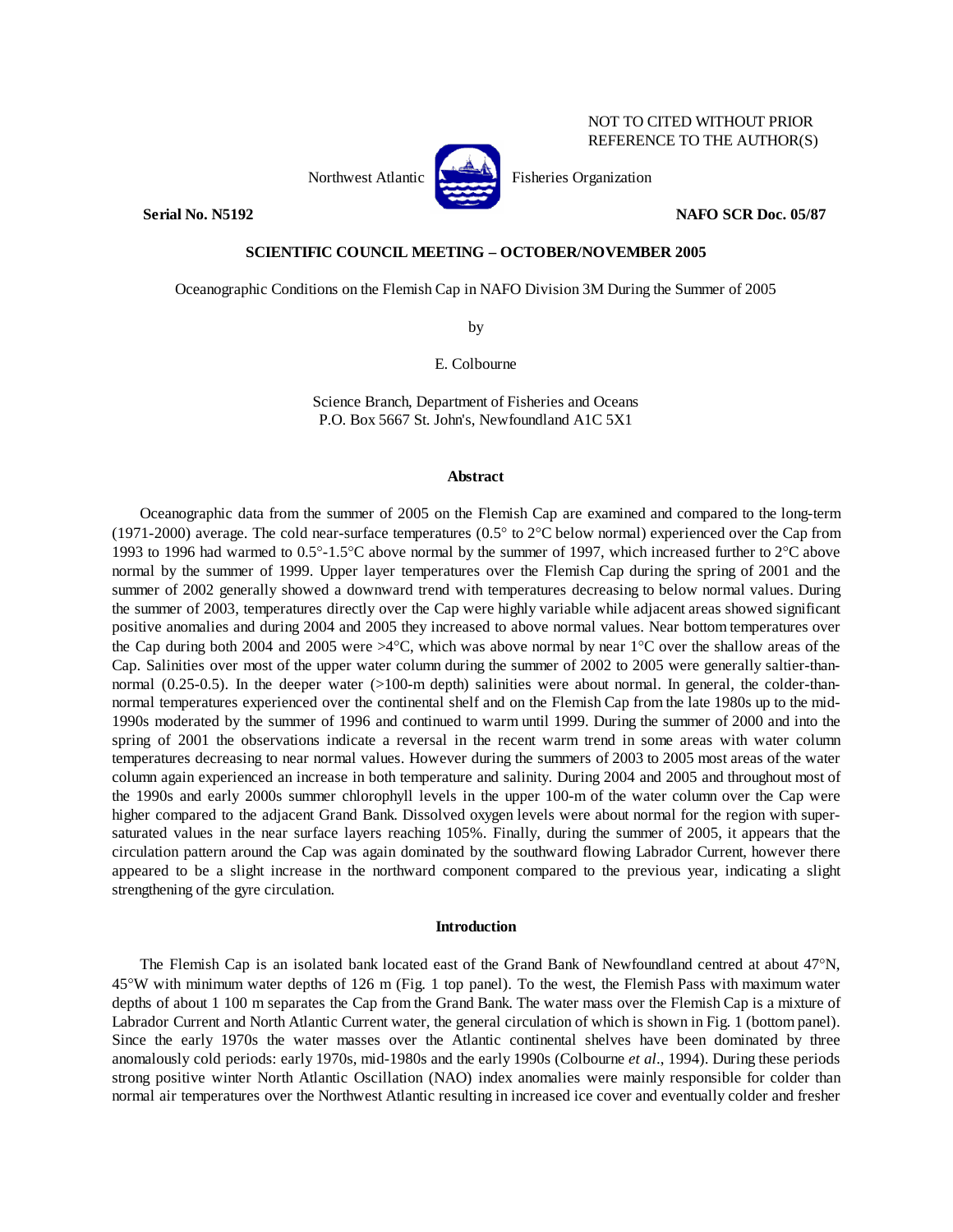than normal oceanographic conditions over the continental shelf of Atlantic Canada (Drinkwater, 1996). An examination of the time series of historical temperature data from the Flemish Cap indicated similar conditions existed on the Flemish Cap. During the mid-1990s however, the ocean climate in this region returned to more normal like conditions and by the late 1990s ocean temperatures in many areas reached record highs (Colbourne, 1999, 2000; Colbourne *et al*., 2004).

 Keeley (1981) published monthly mean temperature and salinity data from 1910-1980 along the standard Flemish Cap Section (Fig. 1). Drinkwater and Trites (1986) published spatially averaged temperature and salinity from all available bottle data from 1910 to 1982 over the Flemish Cap area. Numerous reviews and studies of the physical oceanography around the Flemish Cap were conducted during the Flemish Cap Project of the late 1970s and early 1980s (Hays *et al*., 1978; Bailey, 1982; Akenhead, 1981). More recent reviews of oceanographic conditions in the region compared 1993 and 1995-2004 observations with the long-term mean and also presented time series of temperature and salinity anomalies at various depths around the Cap (Colbourne, 1993, 1995, 1996, 1997, 1998a, 1998b, 1999, 2000, 2001, 2002, 2003, 2004). Stein (1996) summarised the most recent studies of oceanographic conditions on the Flemish Cap. Additionally, Cervifio and Prego (1996), Garabana *et al.* (2000), Lopez (2001) and Cabanas (2002, 2003) have presented hydrographic conditions on the Flemish Cap in July from fisheries research surveys conducted by the European Union. This manuscript presents an update to these studies by including data up to the summer of 2005 and represents the  $13<sup>th</sup>$  such review of oceanographic conditions on and around the Flemish Cap in support of the annual 3M shrimp assessment carried out by NAFO's Scientific Council.

 This report describes oceanographic variability on the Flemish Cap during the summer of 2005 with a comparison to the long-term mean, based on all available historical data. The normal has been defined as the 30-year period from 1971-2000. The 2005 observations were made by Canada's Department of Fisheries and Oceans oceanographic survey during the summer of 2005. During these surveys oceanographic observations were made along the standard NAFO Flemish Cap section at 47°N latitude (Fig. 1, top panel). Physical oceanographic measurements included vertical profiles of temperature, salinity, chlorophyll and dissolved oxygen.

## **Average Temperature and Salinity**

 Vertical distributions of the July temperature and salinity fields over the Flemish Cap along 47°N based on all available historical data from 1971-2000 are shown in Fig. 2. The average near-surface temperature across the Flemish Cap for this period ranges from 9°-11°C (Fig. 2, upper panel). Below the thermocline (approximately 40-50 m) average temperatures range from  $2^{\circ}$ -4°C on the Flemish Pass side of the Cap to  $\langle 3^{\circ}$ -4°C over the Cap and to the east of the Cap. The areas with temperatures <3° in the Flemish Pass and on the eastern side of the Cap correspond to Labrador Current Water. Water temperatures at depths >200 m in the Flemish Pass, and on the eastern slopes, range from 3.5°-4°C. Bottom temperatures over the Cap and on the eastern slopes of the Cap also range from 3.5°-4°C. The corresponding average surface salinities (Fig. 2, bottom panel) range from <33.25 in the Flemish Pass to about 33.5- 33.75 over the Cap and eastward of the Cap. Near bottom over the Cap, in water depths of 150 to 300 m, salinities range from 34.5 to 34.75. In general, cold sub-surface and relatively fresh surface water from the Newfoundland Shelf normally influences the water mass characteristics over most of the Flemish Cap.

## **2005 Temperature and Salinity**

 Surface temperatures over the Flemish Cap during the summer of 2005 (Fig. 3, top panel) ranged from about 10°- 13°C, which were above normal by 1°-2°C in most areas. Below the surface layer, temperatures of the intermediate depth waters were also above normal across the region by up to 2°C. The edge of the cold intermediate layer (CIL) waters with temperatures <3°C from the Newfoundland Shelf were present in the Flemish Pass during July of 2005. Near-bottom temperatures over the Cap in water depths from 150-175 m were  $\geq 4^{\circ}$ C, which was above normal by more than 0.5°-1°C. Below 200 m depth bottom temperatures were also above normal by up to 0.5°C.

Near-surface salinities observed during the summer of 2005 (Fig. 4, top panel) show values ranging from <33.5 over the Flemish Pass to between 34-34.5 over the Cap. Salinities near bottom over the Cap in water depths around 150 m were generally >34.5 and >34.75 below 200 m depth. In general these values were above the long-term mean in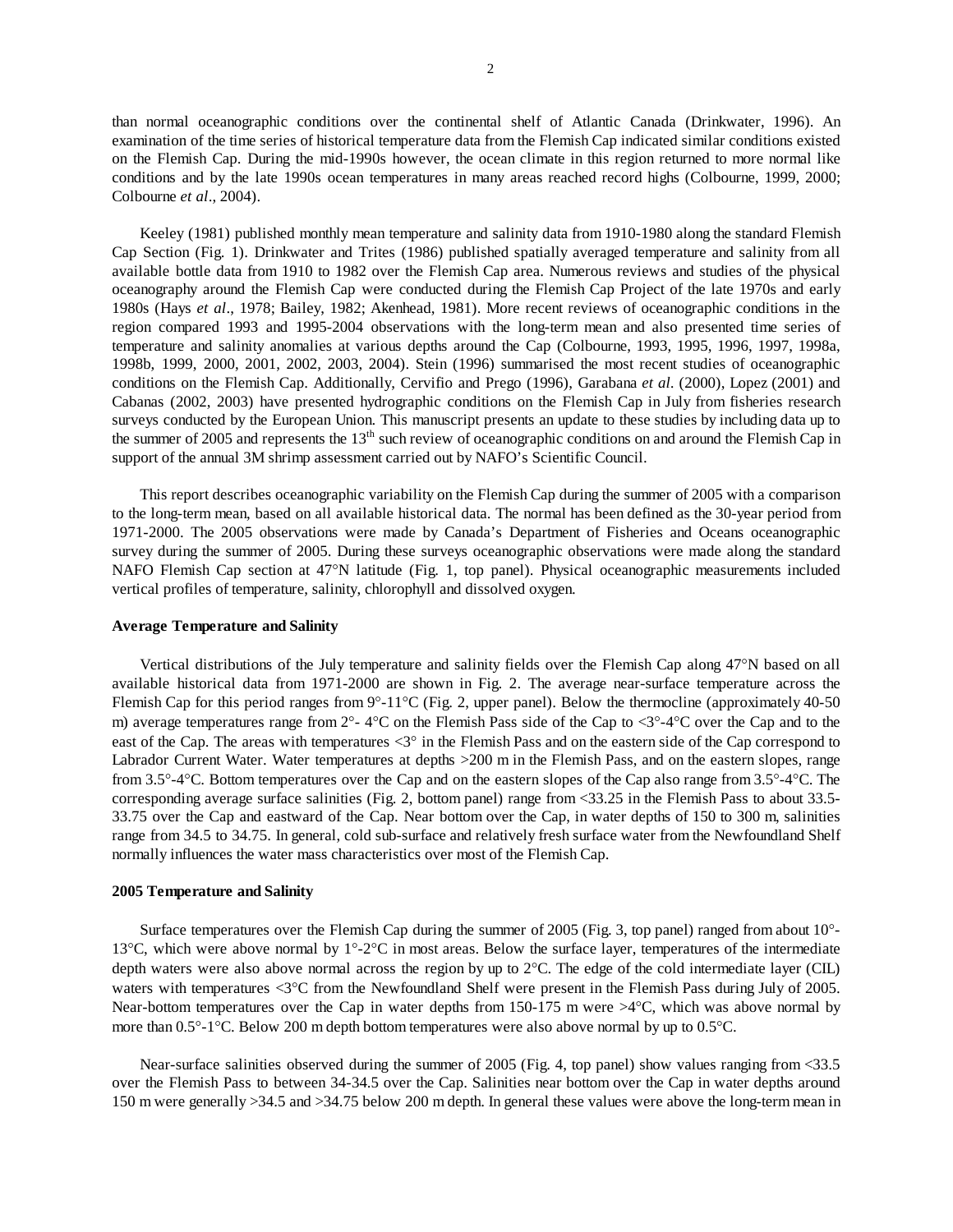the upper 75 m of the water column by up to 0.25 in some areas. Below 100 m depth and near bottom salinities were about normal ranging from 34.5 to 34.8.

 These values are in sharp contrast to the cold-fresh conditions that prevailed over and around the Flemish Cap during the first half of the 1990s. During 1993 for example temperatures ranged from 1°-3°C over most of the water column which were up to 2°C below normal in some areas. Fresh water from the Newfoundland Shelf with nearsurface salinities <33.5 reached offshore to the eastern slopes of the Cap producing fresher-than-normal conditions over all areas of the upper water column (Fig. 5).

## **Long-Term Trends in Temperature and Salinity**

 The time series of annual temperature anomalies in the upper water column on the Flemish Cap (Fig. 6, left panels) show considerable variability with cold periods during most of the 1970s, mid-1980s and the late 1980s to the mid-1990s. During most of the 1960s, late 1970s to early 1980s and again during the late 1990s temperatures were generally warmer-than-normal. The cold period beginning around 1971 continued until about 1977. From 1978 to 1984 temperature anomalies showed a high degree of variability in the upper water column with a tendency towards positive anomalies. By 1985 in the top 100 m of the water column negative temperature anomalies had returned. This cold period moderated briefly in 1987-88 but returned again by 1989 and continued until the mid-1990s. From 1995 to 1998 temperatures moderated and remained above normal during the summer of 1999 in the depth range from 0 to 150 m. During 2000 and 2001 temperatures decreased significantly over 1999 values but remained near normal at 150 m and slightly above normal at shallower depths. Temperatures at all depth increased during 2003 to 2005 to above normal values by  $>2^{\circ}C$  at the surface and  $>1^{\circ}C$  at 150 m depth. In general, temperature trends on the Flemish Cap are very similar to those observed on the Newfoundland Shelf during the same period (Colbourne and Foote, 2000).

The time series of annual salinity anomalies (Fig. 6, right panels) show fresher-than-normal conditions during the mid-1970s and mid-1980s in the upper 100 m of the water column, with peak amplitudes reaching 0.9 below normal. In general, the magnitude of the salinity anomalies decreases with increasing depth. The trend in salinity values during the early 1990s was mostly below normal until 1995 from the surface to about 100-m depth. From 1996 to 1998 salinities were generally above normal. During 1999-2000 salinities were near the long-term average on the Flemish Cap but increased to above normal values during 2001-2002. Upper layer salinities during 2003 increased to some of the highest values observed in the time series. During 2004 and 2005 they decreased over 2003 values but remained above the long term mean for the  $5<sup>th</sup>$  consecutive year. In general, salinity anomalies are very similar to those at Station 27 and elsewhere on the continental shelf over similar depth ranges (Colbourne, 1998b). It should be noted however, that unlike the time series of anomalies from fixed points (e.g. Station 27 on the inner Newfoundland Shelf), these anomalies, both temperature and salinity, are based on data collected over a larger geographical area and therefore may exhibit variability due to spatial differences in the monthly estimates. In addition, the annual values may be based on only a few monthly estimates for the year. Therefore caution should be used when interpreting short time scale features of these series. The long-term trends however, generally show real features.

#### **2004 Chlorophyll and Dissolved Oxygen**

 The vertical distribution of dissolved oxygen saturation during the summer of 2005 along the standard NAFO section across the Grand Bank and the Flemish Cap is shown in Fig. 7. These data were collected in conjunction with the temperature and salinity data using a SBE-43 type polarographic element dissolved oxygen sensor interfaced to a Seabird-911 CTD system. The oxygen sensor was factory calibrated at zero and air-saturated water oxygen levels and also field calibrated by taking water samples at standard depths. The oxygen levels of the samples were determined by semi-automated analytical chemistry using a modified Winkler titration technique. The sensor readings were then corrected by using least-squares fit of the titration measurements to the electronic sensor measurements. Over the Flemish Cap dissolved oxygen saturation levels during the summer of 2005 ranged from 100-105% from the surface to about 50-m depth (Fig. 7). From 50-100 m depth, saturation values decreased from 100% to 90% and near bottom values were generally around 75-85% saturation. In general oxygen levels observed along this section are similar to that observed during most of the 1990s and are typical of the highly oxygenated water column of this region.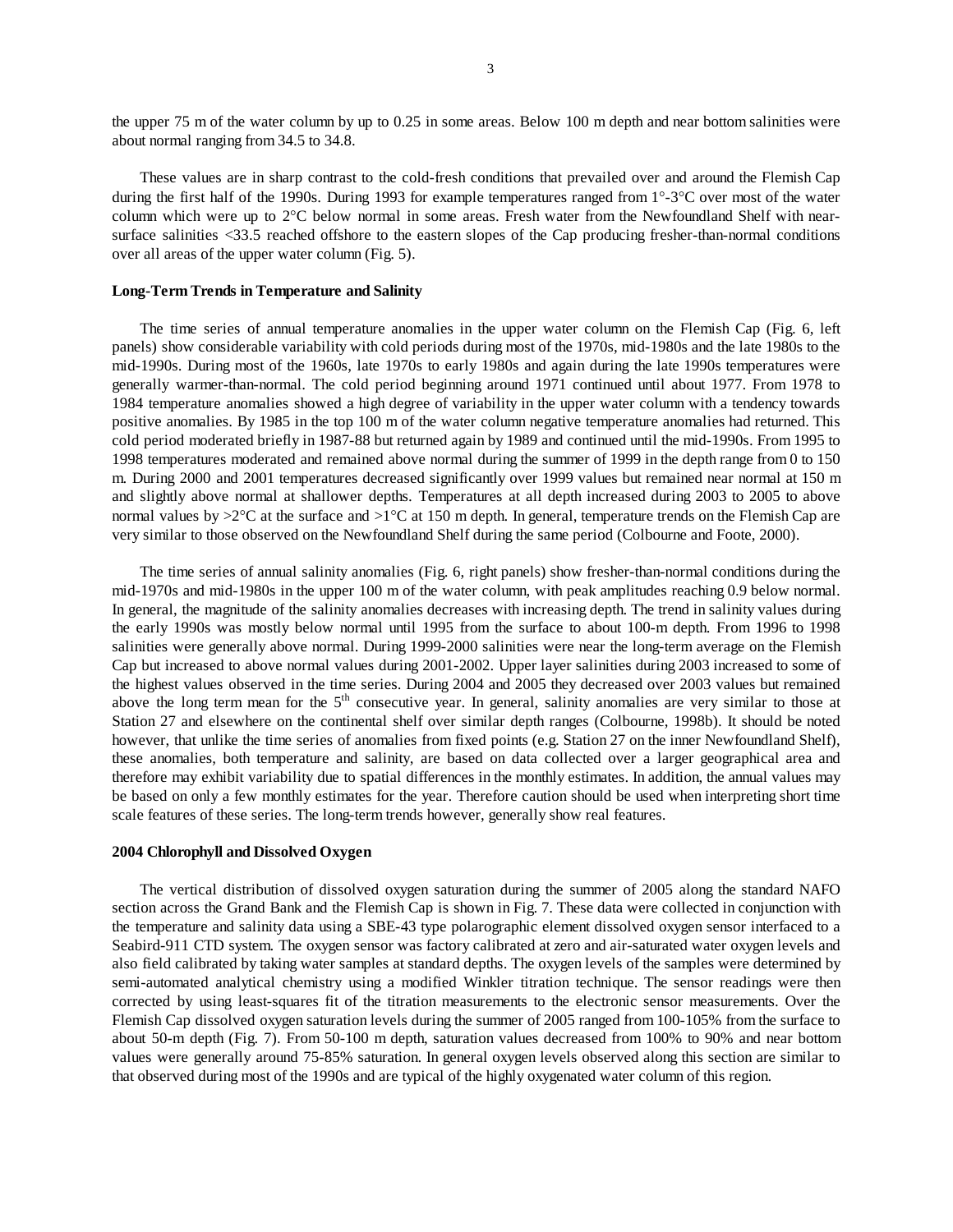The vertical distribution of relative chlorophyll concentrations for the summer of 2005 across the Grand Bank and the Flemish Cap is shown in Fig. 8. These data were collected in conjunction with the temperature and salinity data using a fluorometer interfaced to a Seabird-911 CTD system. No field calibrations were applied to the chlorophyll values presented here. The chlorophyll concentrations were very low over the Grand Bank but higher in the slope branch of the Labrador Current and over the Flemish Cap. Maximum chlorophyll values over the Cap were confined to the surface layer of about 80-m thick (Fig. 8). The higher chlorophyll values over the Flemish Cap appear to extend into mid-summer and may indicate an extended offshore plankton bloom relative to the Newfoundland Shelf areas (Colbourne, 2000).

## **Circulation**

 The general circulation in the vicinity of the Flemish Cap consists of the offshore branch of the Labrador Current which flows through the Flemish Pass on the Grand Bank side of the continental slope and a jet that flows to the east, north of the Cap, which then flows southward. To the south, the Gulf Stream flows to the northeast merging with the Labrador Current to form the North Atlantic Current (Fig. 1, bottom panel). In the absence of strong wind forcing (mainly summer) the circulation over the Flemish Cap is dominated by a topographically induced anticyclonic gyre over the central portion of the bank (Kudlo *et al*., 1984; Ross, 1981). The stability of this circulation pattern may influence the retention of ichthyoplankton on the bank and is probably a factor in determining the year-class strength of various fish and invertebrate species, such as cod, redfish and shrimp (Kudlo and Borovkov, 1977; Kudlo and Boytsov, 1979).

 The anticyclonic motion of the water mass around the Flemish Cap was first described by Kudlo and Burmakin (1972), Kudlo and Borovkov (1975) and Kudlo *et al.* (1984) using geostrophic currents estimated from density measurements. Gil *et al.* (2002) and Colbourne and Foote (2000) provided additional analysis based on more recent data. The geostrophic currents perpendicular to the 47°N section calculated from the density data collected during the summer of 2004 and 2005 are shown in Fig. 9. These estimates, which are referenced to 300 m, or the bottom, in water depths <300 m, show some of the well-known features of the circulation. The strong baroclinic component of the offshore branch of the Labrador Current west of the Flemish Pass and the northward flowing water of the North Atlantic Current east of the Cap are evident. The current estimates over the Cap itself show evidence of a weak anticyclonic circulation with northward flowing water to the west and southward flow on eastern side of the Cap. The northward component of the gyre on the western side of the Cap during 2004 was similar to that observed in 2002, much weaker than that observed during the summers of 1999, 2000 and 2003 (Colbourne, 2000, 2003). During the summer of 2005, it appears that the circulation pattern around the Cap was again dominated by the southward flowing Labrador Current, however there appeared to be a slight increase in the northward component compared to the previous year, indicating a slight strengthening of the gyre circulation. During most oceanographic surveys of the 1990s and up to 2004 ocean currents around the Flemish Cap area were measured with hull-mounted acoustic Doppler current profilers (ADCPs). In general, the details of the circulation patterns measured with ADCPs differ significantly from the geostrophic estimates, thus showing the potential importance of wind driven and tidal currents, however, they both show similar features in the overall circulation pattern.

#### **Summary**

 The cold near-surface temperatures (0.5° to 2°C below normal) experienced over the Cap from 1993-1996 had warmed to  $0.5^{\circ}$ -1.5°C above normal by the summer of 1997, which increased further to  $>2^{\circ}$ C above normal by the summer of 1999. Upper layer temperatures over the Flemish Cap during the spring of 2001 and the summer of 2002 generally showed a downward trend with temperatures decreasing to below normal values. During the summer of 2003, temperatures directly over the Cap were highly variable while adjacent areas showed significant positive anomalies and during 2004 and 2005 they increased to above normal values. Near bottom temperatures over the Cap during 2005 were >4°C, which was above normal particularly over the shallow areas of the Cap. Salinities over most of the upper water column during the summer of 2002 to 2005 were generally saltier-than-normal (0.25-0.5). In the deeper water (>100-m depth) salinities were about normal. In general the colder than normal temperatures experienced over the continental shelf and on the Flemish Cap from the late 1980s up to the mid-1990s moderated by the summer of 1996 and continued to warm until 1999. During the summer of 2000 and into the spring of 2001 the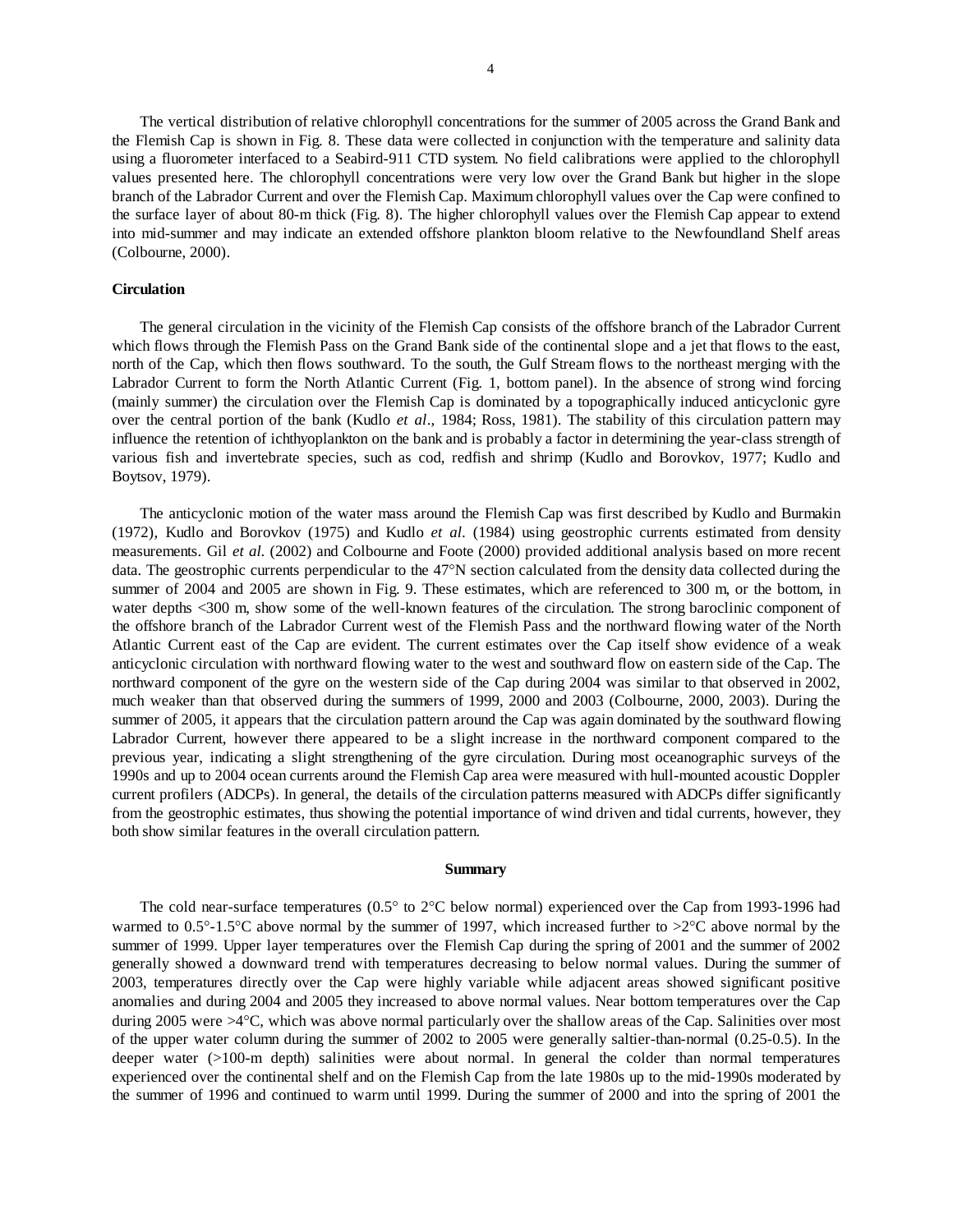observations indicate a reversal in the recent warm trend in some areas of the water column with temperatures decreasing to near normal values in most areas. During the summers of 2003 to 2005 however, most areas of the water column experienced an increase in both temperature and salinity. During 2005 and throughout most of the 1990s and early 2000s summer chlorophyll levels in the upper 100 m of the water column over the Cap were higher compared to the adjacent Grand Bank. Dissolved oxygen levels were about normal for the region with super-saturated values in the near surface layers reaching 105%. In general oxygen levels observed along this section are similar to that observed during most of the 1990s and are typical of the highly oxygenated water column of this region. Finally, during the summer of 2005, it appears that the circulation pattern around the Cap was again dominated by the southward flowing Labrador Current, however there appeared to be a slight increase in the northward component compared to the previous year indicating a slight strengthening of the gyre circulation.

#### **Acknowledgements**

 I thank J. Craig, C. Fitzpatrick, P. Stead, W. Bailey, C. Bromley and D. Senciall of the oceanography section at the Canadian Northwest Atlantic Fisheries Centre for data collection and processing and for computer software support. I would also like to thank the captain and crew of the CCGS Templeman for field support and to the many scientists whom over the years have contributed to the national database.

#### **References**

- Akenhead, S. 1981. Local sea-surface temperature and salinity on the Flemish Cap. *NAFO SCR Doc*., No. 66, Serial No. N426, 20 p.
- Bailey, W.B. 1982. A time-series of sea-surface temperature on the Flemish Cap, 1962-81. *NAFO SCR Doc*., No. 4, Serial No. N489, 7 p.
- Cabanas, J. M. 2003. Hydrographic conditions on the Flemish Cap in July 2002. *NAFO SCR Doc*., No. 32, Serial No. N4848, 9 p.
- Cabanas, J. M. 2002. Hydrographic conditions on the Flemish Cap in July 2001. *NAFO SCR Doc*. 02/25, Ser. No. N4631, 10 p.
- Cervifio, S. and R. Prego. 1996. Hydrographic conditions on the Flemish Cap in July 1996. *NAFO SCR Doc*., No. 17, Serial No. N2847, 13 p.
- Colbourne, E. B. 2004. Oceanographic conditions on the Flemish Cap in NAFO Division 3M during the summer 2004. *NAFO SCR Doc*., No. 87, Serial No. 5057, 13p.
- Colbourne, E. B. 2003. Oceanographic conditions on the Flemish Cap in NAFO Division 3M during the summer of 2003. *NAFO SCR Doc*., No. 78. Serial No. 4919, 15 p.
- Colbourne, E. B. 2002. Oceanographic conditions on the Flemish Cap in NAFO Division 3M during the summer of 2002. *NAFO SCR Doc*., No. 152, Serial No. N4781, 14 p.
- Colbourne, E. B. 2001. Oceanographic conditions on the Flemish Cap during the spring of 2001, with comparisons to the previous year and the 1971-2000 average. *NAFO SCR Doc*., No. 182, Serial No. N4571, 7 p.
- Colbourne, E. B. 2000. Oceanographic conditions on the Flemish Cap during the summer 2000, with comparisons to the previous year and the 1961-1990 average. *NAFO SCR Doc*., No. 73, Ser. No. N4330, 19 p.
- Colbourne, E. B. 1999. Oceanographic conditions on the Flemish Cap during the summer 1999, with comparisons to the previous year and the 1961-1990 average. *NAFO SCR Doc*., No. 101, Serial No. N4180, 18 p.
- Colbourne, E. B. 1998a. Oceanographic conditions on the Flemish Cap during the summer 1998, with comparisons to the previous year and the 1961-1990 Average. *NAFO SCR Doc*. 98/86, Ser. No. N3087, 16 p.
- Colbourne, E. B. 1997. Oceanographic conditions on the Flemish Cap during the summer 1997, with comparisons to the previous year and the 1961-1990 average. *NAFO SCR Doc*., No. 84, Serial No. N2930, 15 p.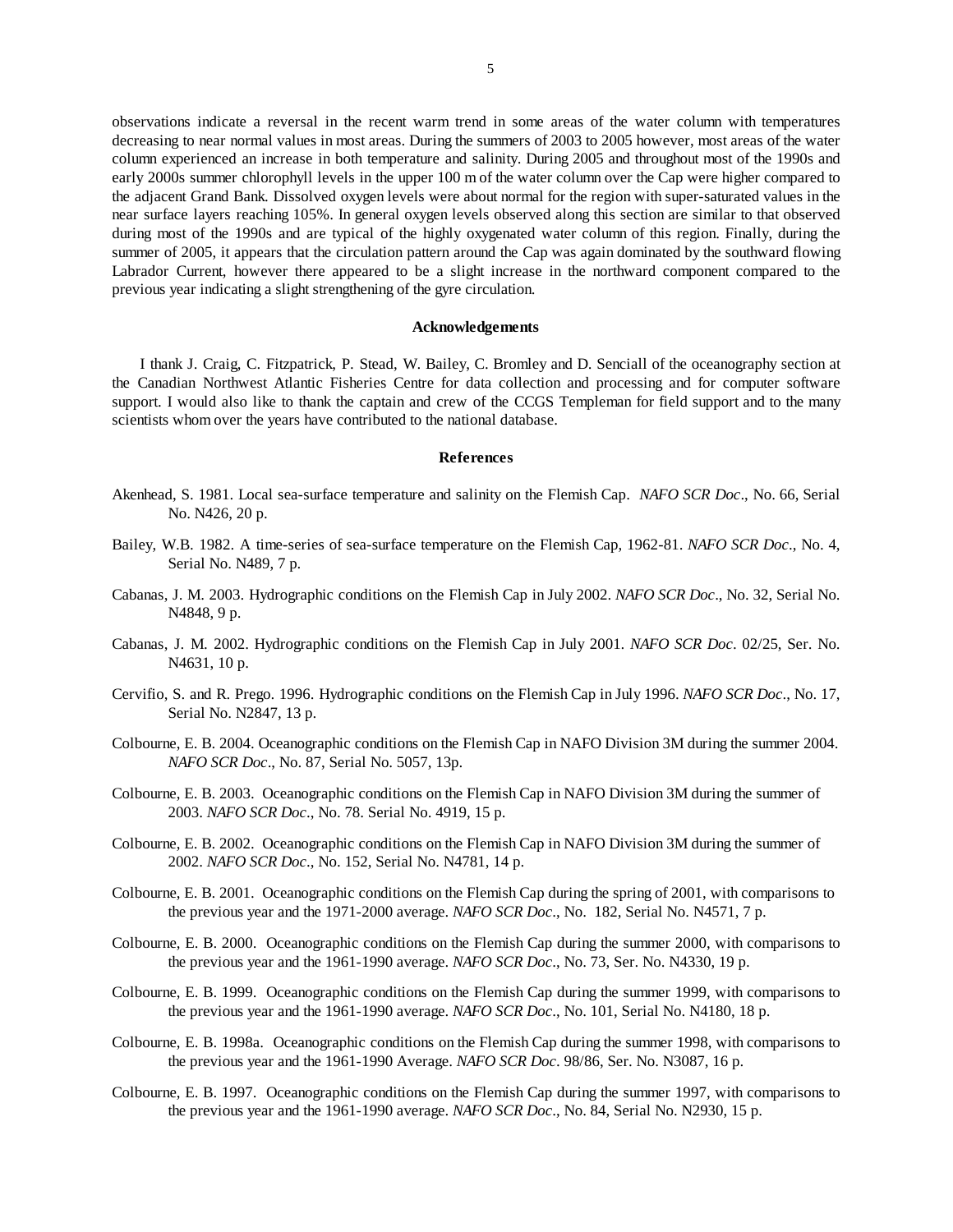- Colbourne, E. B. 1996. Oceanographic conditions on the Flemish Cap during the summer 1996, with comparisons to the previous year and the 1961-1990 average. *NAFO SCR Doc*., No. 87, Serial No. N2770, 12 p.
- Colbourne, E. B. 1995. Oceanographic conditions on the Flemish Cap during the summer 1995, with comparisons to the 1961-1990 average. *NAFO SCR Doc*., No. 102, Serial No. N2625, 12 p.
- Colbourne, E. B. 1993. Oceanographic conditions on the Flemish Cap during the summer of 1993, with comparisons to the long-term average. *NAFO SCR Doc*., No. 107, Serial No. N2300, 36 p.
- Colbourne, E. B., and K. D. Foote. 2000. Variability of the stratification and circulation on the Flemish Cap during the decades of the 1950s-1990s. *J. Northw. Atl. Fish Sci*., **26**: 103-122.
- Colbourne, E. B., and K. D. Foote. 1998b. Oceanographic variability on the Flemish Cap. *NAFO SCR Doc*., No. 35, Serial No. N3022, 56 p.
- Colbourne, E. B., C. Fitzpatrick, D. Senciall, P. Stead, W. Bailey, J. Craig, and C. Bromley. 2004. An Assessment of Physical Oceanographic Conditions in NAFO Sub-areas 2 and 3 for 2003. *NAFO SCR Doc*., No. 15, Serial No. 4962, 26 p.
- Colbourne, E. B. S. Narayanan, and S. Prinsenberg. 1994. Climate change and environment conditions in the Northwest Atlantic during the period 1970-1993. *ICES Mar. Sci. Symp*., **198**: 311-322.
- Drinkwater, K. F., and R. W. Trites. 1986. Monthly means of temperature and salinity in the Grand Banks region. *Can. Tech. Rep. Fish. Aquat. Sci*., 1450:iv+111 p.
- Drinkwater, K. F. 1996. Climate and oceanographic variability in the Northwest Atlantic during the 1980s and early-1990s. *J. Northw. Atl. Fish. Sci*., **18**: 77-97.
- Garabana, D., J. Gil, and R. Sanchez. 2000. Hydrographic conditions on the Flemish Cap in July 1999 and comparison with those observed in previous years. *NAFO SCR Doc*., No. 8, Serial No. N4227, 13 p.
- Gil, J., R. Sánchez, S. Cerviño, and D. Garabana. 2002. Geostrophic Circulation and Heat Flux across the Flemish Cap, 1988-2000. *NAFO SCR Doc*., No. 37, Serial No. N4648, 26 p.
- Hays, R. M., D.G. Mountain, and T.C. Wolford. 1978. Physical oceanography and the abiotic influence on cod recruitment in the Flemish Cap region. *ICNAF Res. Doc*., No. 54, Serial No. 5107, 33p.
- Keeley, J. R. 1981. Mean conditions of potential temperature and salinity along the standard Flemish Cap Section. *Mar. Environ. Data Serv. Tech. Rep*., **9**: 148 p.
- Kudlo, B. P., V. A. Borovkov, and N. G. Sapronetskaya. 1984. Water circulation patterns on the Flemish Cap from observations in 1977-82. *NAFO Sci. Coun. Studies*, **7**: 27-37.
- Kudlo, B. P., and V. V. Burmakin. 1972. Water circulation in the South Labrador and Newfoundland areas in 1970- 71. *ICNAF Redbook*, 1972 (iii): 22-33.
- Kudlo, B.P., and V. A. Borovkov. 1975. Circulation of waters in the ICNAF area in 1973-1974. *ICNAF Res. Doc*. No. 79, Serial No. 3506, 12 p.
- Kudlo, B. P., and V. A. Borovkov. 1977. Hydrological regime of the Labrador Current and reproduction of commercial fishes. Syezd Sovetskikh Okeanologov, Tezisy Dokladov, Moskva vyp. ii: 133-134.
- Kudlo, B. P., and V. D. Boytsov. 1979. The effect of water dynamics on year-class strength of cod on Flemish Cap. *ICNAF Sel. Pap*, **5**: 7-9.
- Lopez, Santiago Cervino, 2001. Hydrographic conditions on the Flemish Cap in July 2000. *NAFO SCR Doc*., No. 24, Serial No. N4395, 10 p.
- Ross, C. K. 1981. Drift of satellite-tracked buoys on the Flemish Cap, 1970-80. *NAFO Sci. Coun. Studies*, **1**: 47-50.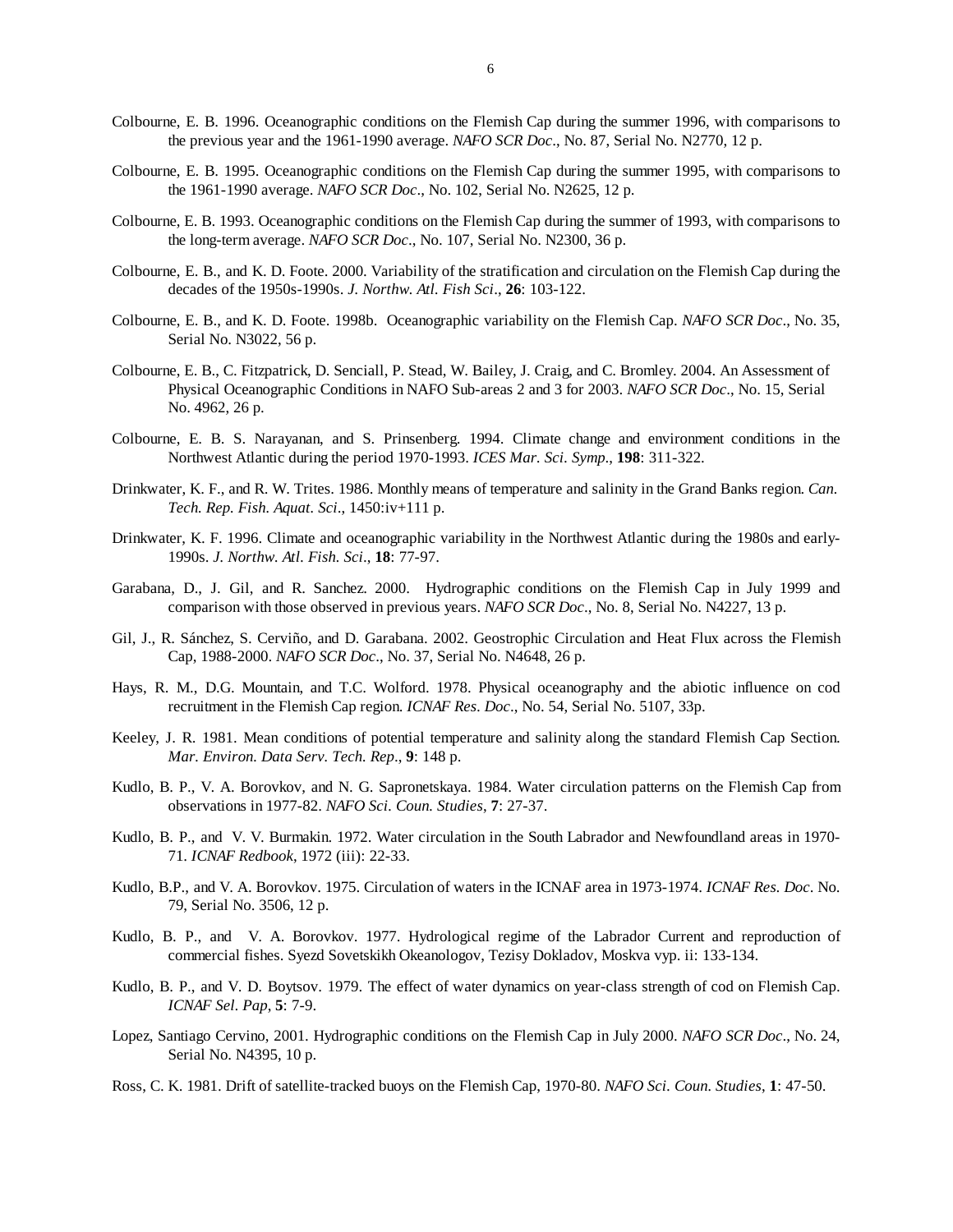

Stein, M. 1996. Flemish Cap - A review on Research Activities with Focus on Oceanographic Conditions. *NAFO Sci. Coun. Studies*, **25**: 1-24.

Fig. 1. Areal map showing the standard Flemish Cap section in NAFO Sub-area 3 and the Flemish Cap region in NAFO Div. 3M (top panel) and the major circulation features around the Flemish Cap area (bottom panel).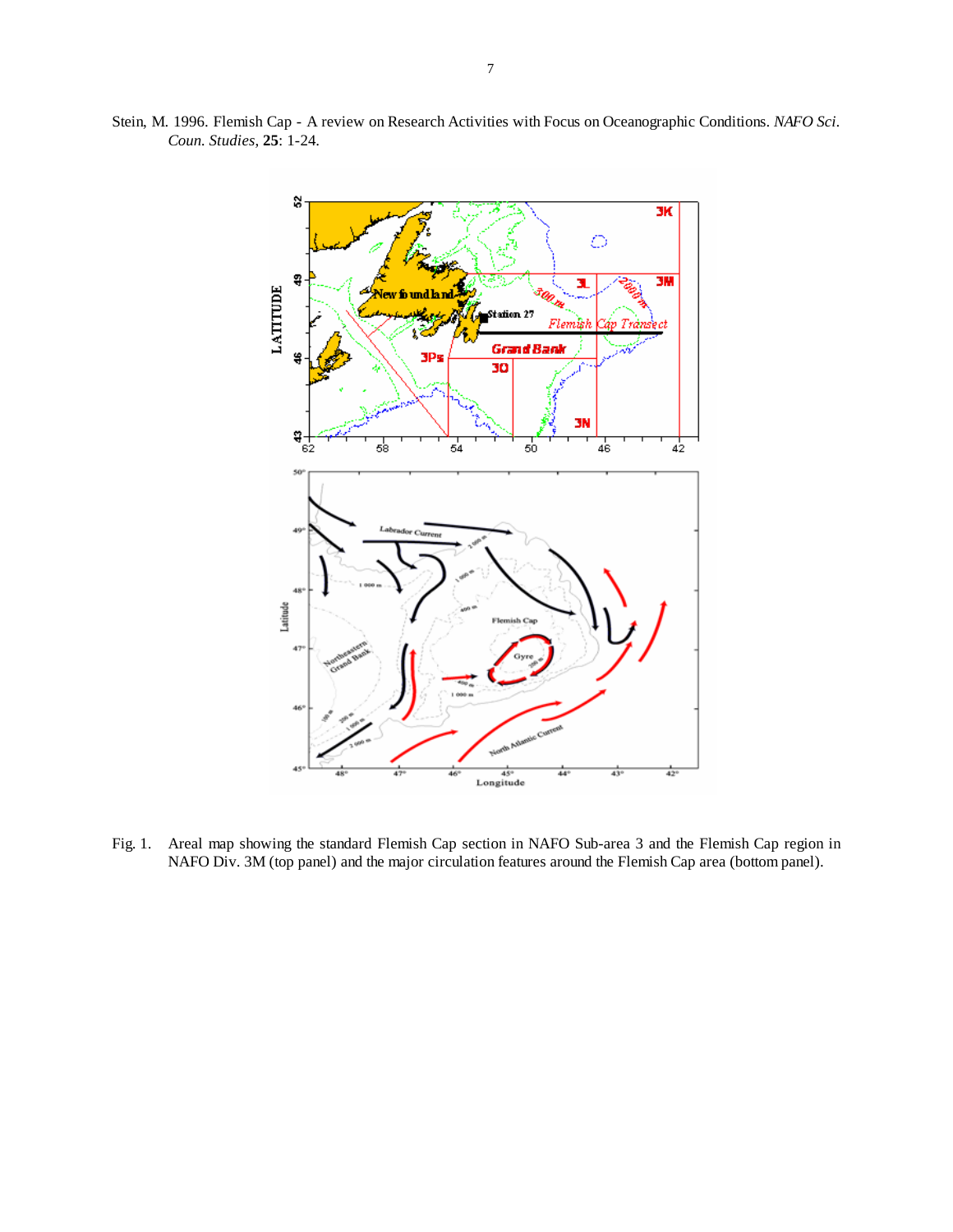

Fig. 2. Average temperature (in <sup>o</sup>C) and salinity on the Flemish Cap based on all data collected during July for the years 1971-2000.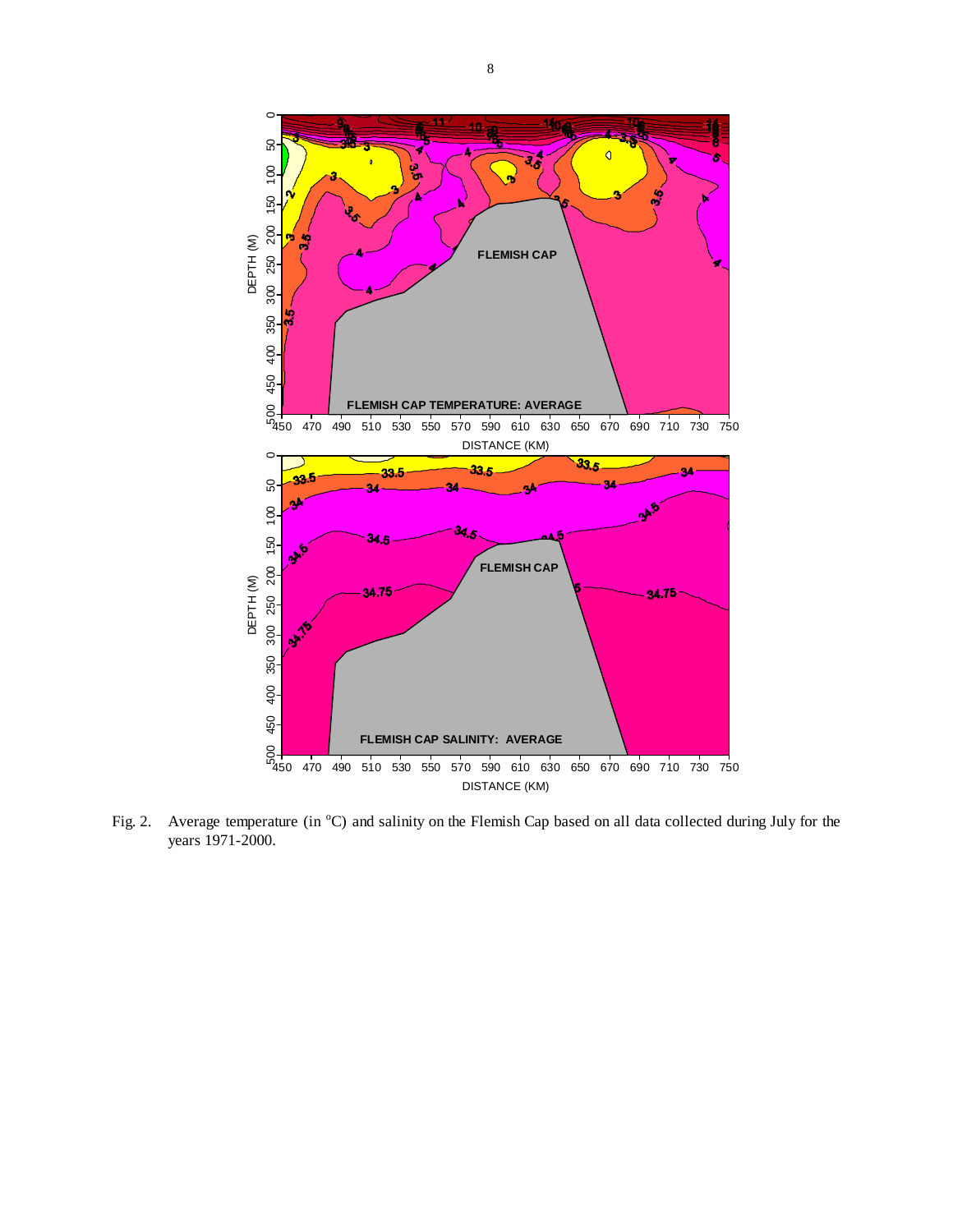

Fig. 3. The vertical distribution of temperature and temperature anomalies (in <sup>o</sup>C) over the Flemish Cap (along  $47^{\circ}$ N) for the summer of 2005.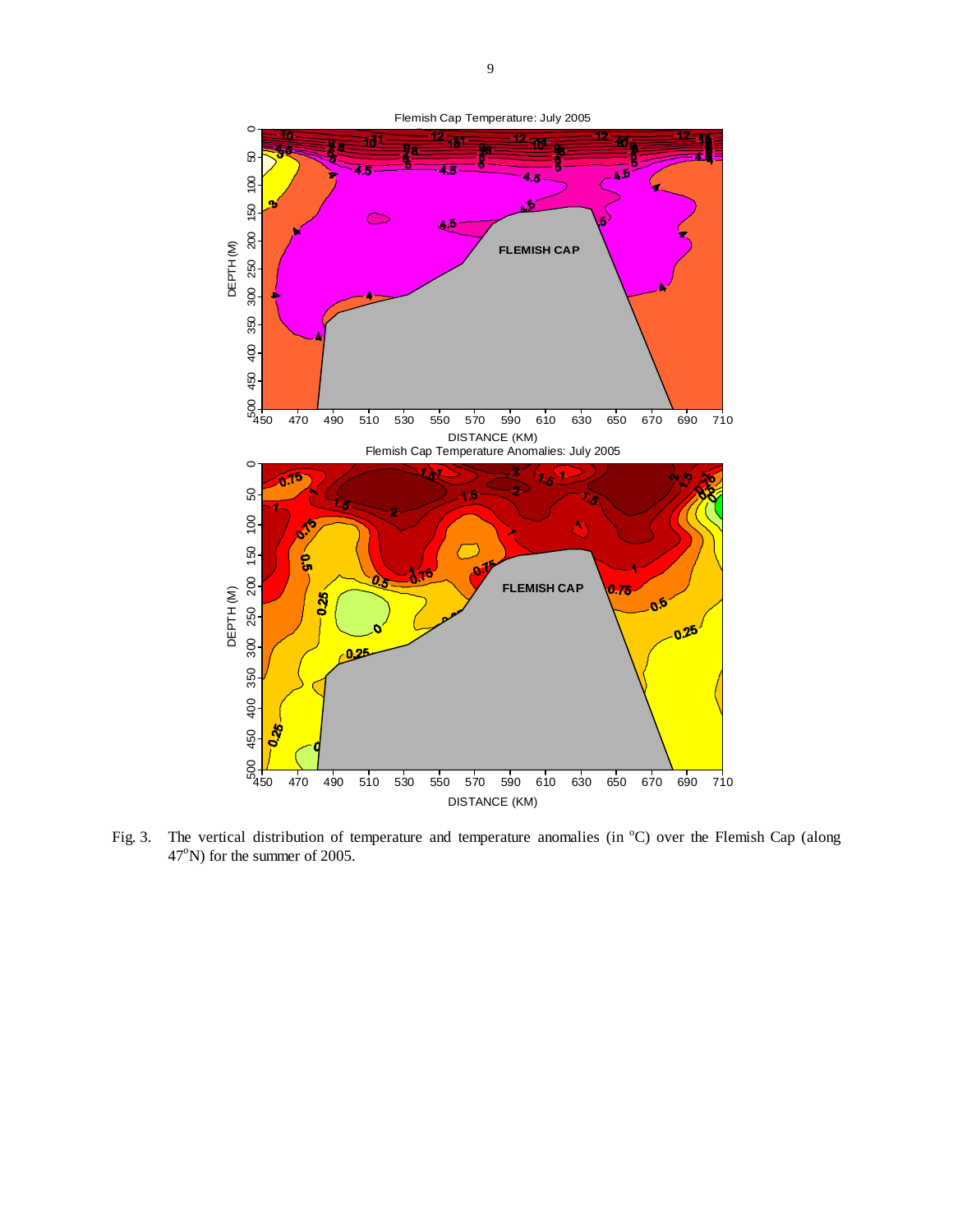

Fig. 4. The vertical distribution of salinity and salinity anomalies over the Flemish Cap (along  $47^{\circ}$  N) for the summer of 2005.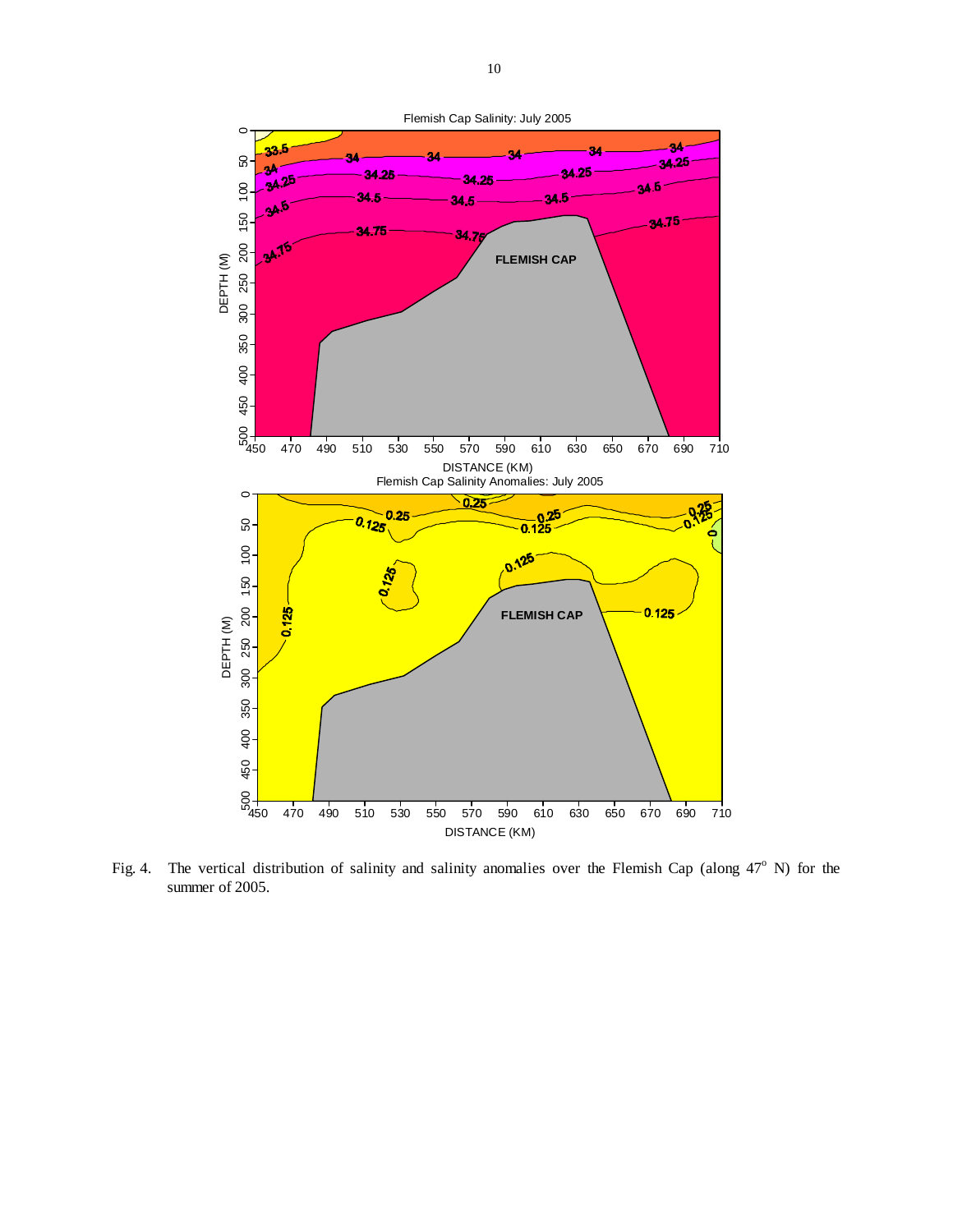

Fig. 5. The vertical distribution of temperature (in  $^{\circ}$ C) and temperature anomalies (left panels) and salinity and salinity anomalies (right panels) over the Flemish Cap (along  $47^{\circ}$  N) during the summer of 1993.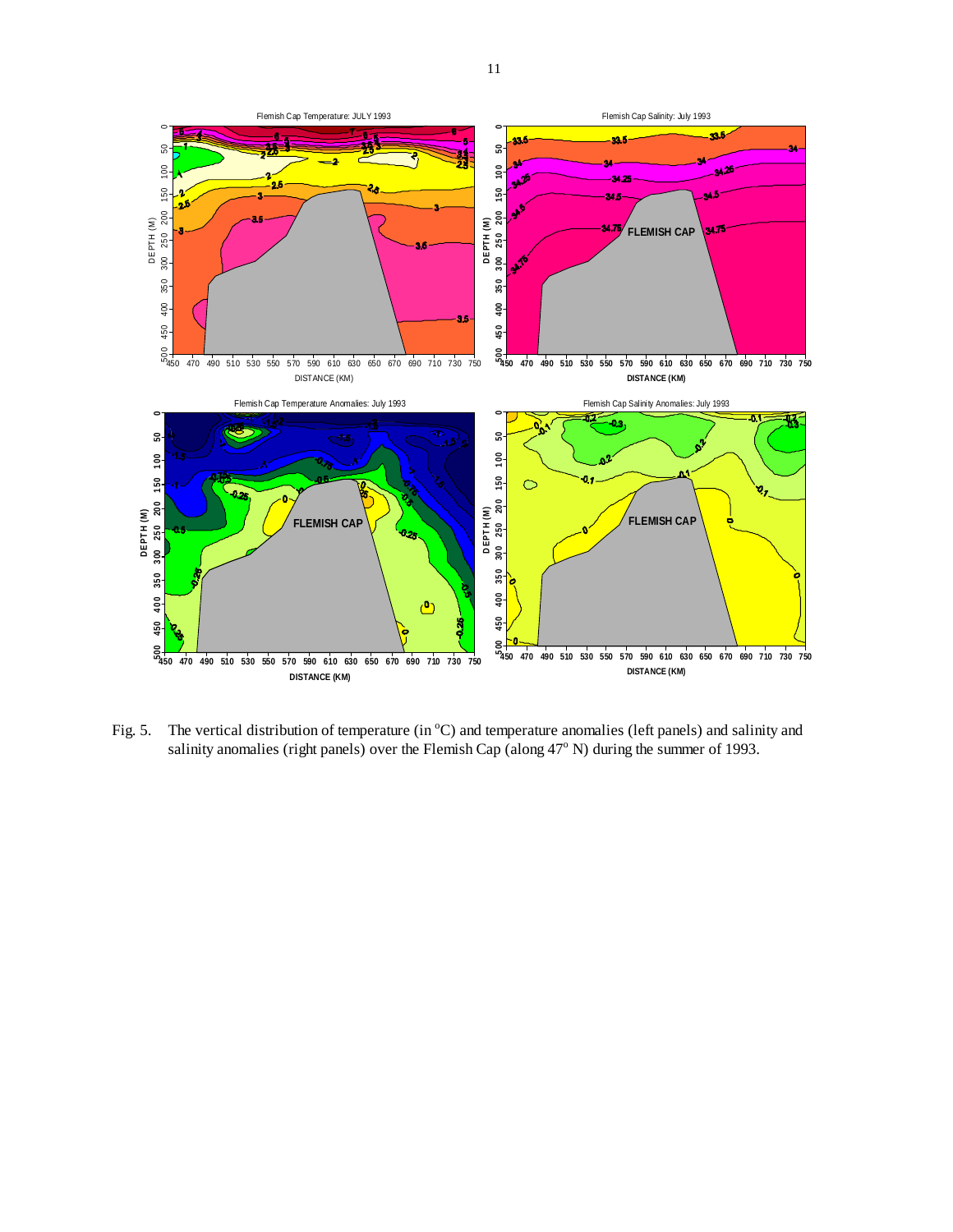

Fig. 6. Annual temperature and salinity anomalies at standard depths on the Flemish Cap in NAFO Division 3M. The solid line represents a 5-year running mean.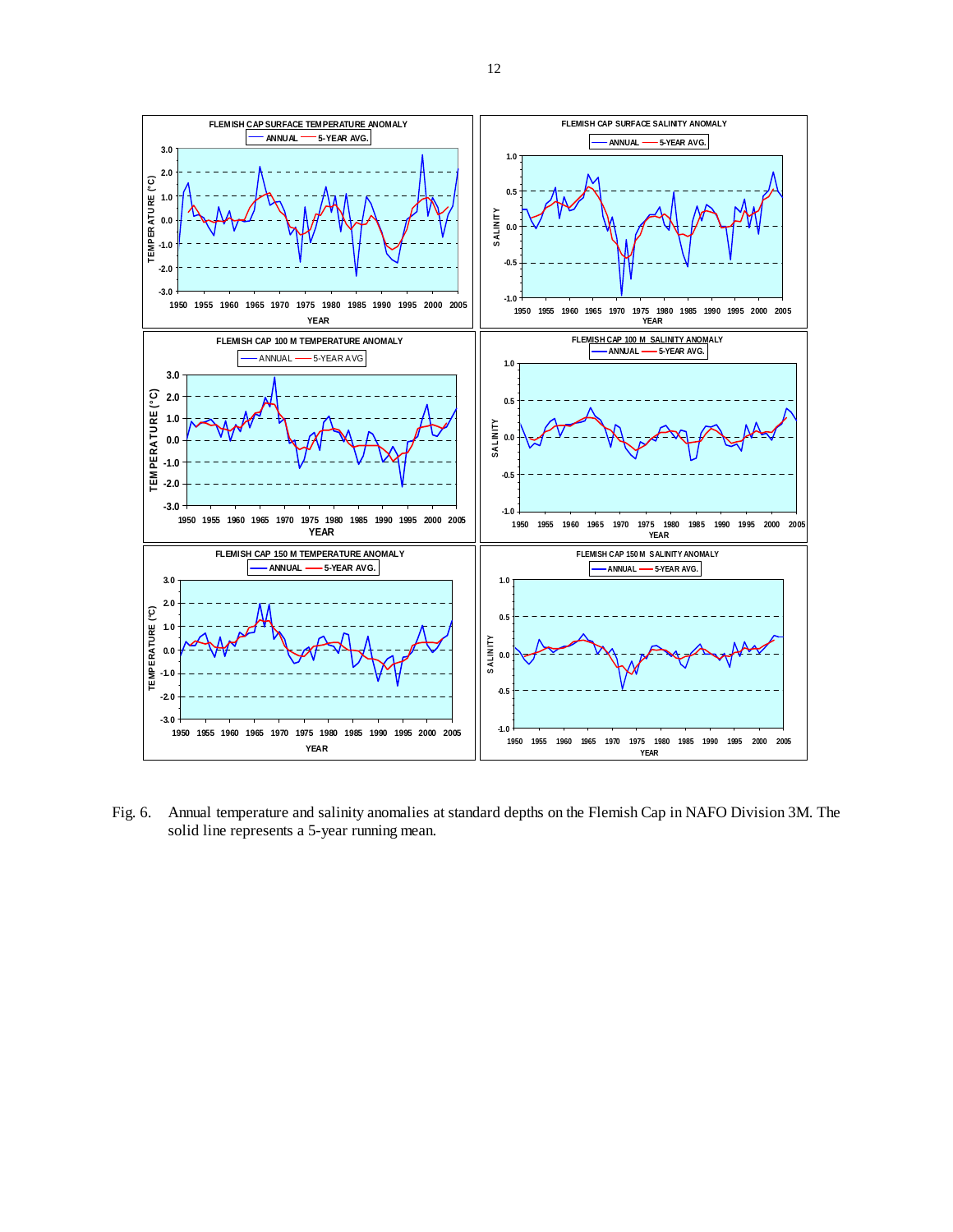

Fig. 7. The vertical distribution of dissolved oxygen percent saturation along  $47^{\circ}$ N for the summer of 2005.



Fig. 8. The vertical distribution of chlorophyll concentrations (mg/l) along the  $47^{\circ}$ N section for the summer of 2005.